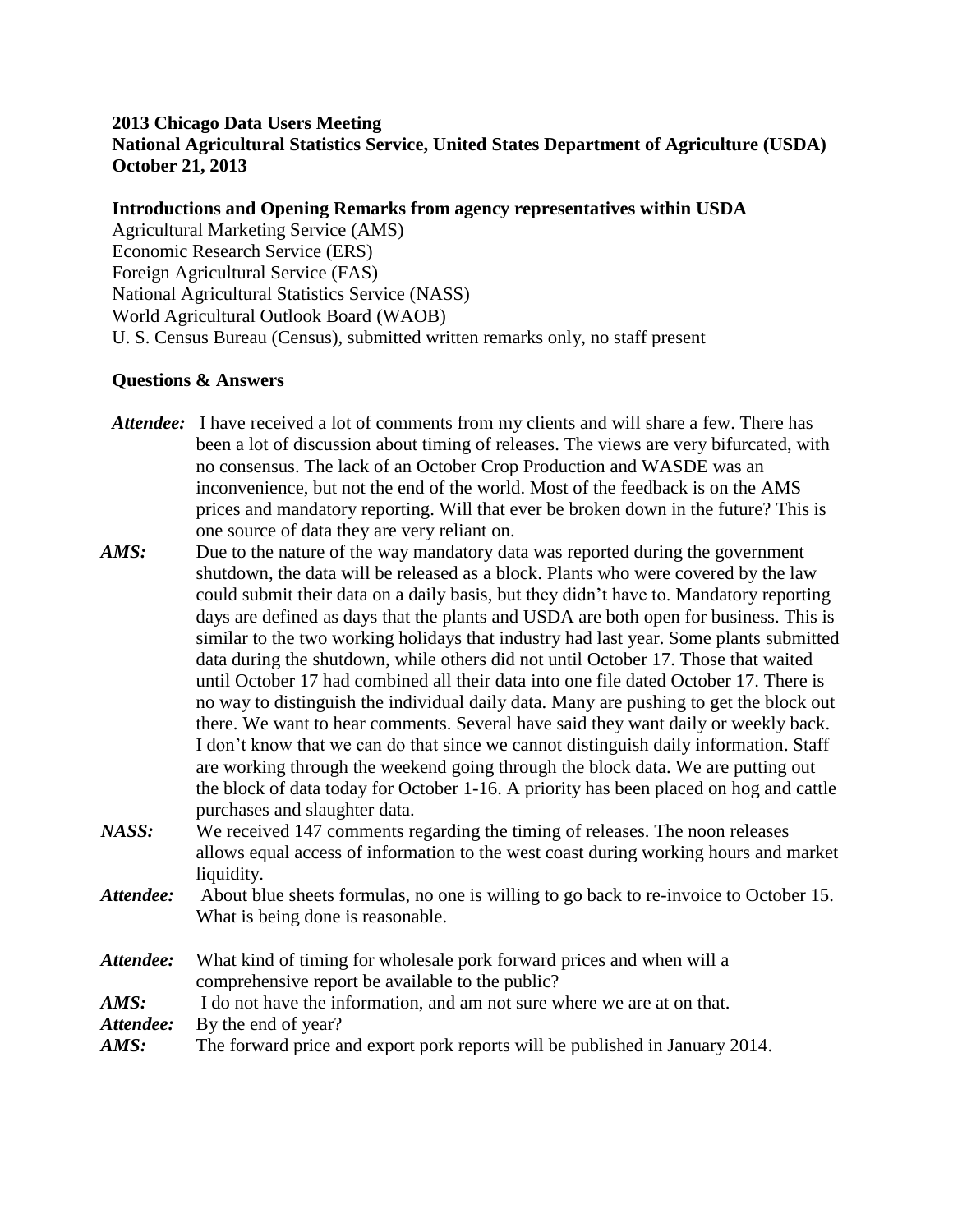- *Attendee:* A question, but first a comment about the release time and access to information. I can't figure out why it takes 2 seconds or more. There is a need to reevaluate how the data is released to the press. Whether it is 6 am or 2 pm it is the time to the public, however it is not equal access. With the harvest going on the last two weeks and samples being lost, discuss November handling and what you are doing different.
- *NASS:* The shutdown caught us off guard. Objective yield samples for all commodities (corn, soybeans, and cotton) for October that were sent to the lab sat at UPS until the 17th. Some of the samples are early harvest corn samples in dent stage. These samples have high moisture, imagine them sitting in plastics bags for 17 days. Issues like these are being working through. Enumerators are instructed to know when the farmer is going to harvest and go out before the next survey period and collect data. This final data collection before harvest is then sent to the lab. We don't have a good handle of how much is missing. How much is still standing in northern of Illinois, Minnesota, and South Dakota? That is and will be the issue. The objective yield samples for soybeans, 300 or a few less, which were in the lab for October 1, are in surprisingly in good shape. It is difficult to glean information about the final harvest of soybeans since enumerators were not working October  $1 - 17$  and soybean material is missing. We don't know where the samples are missing. Cotton is also included in missing samples due to harvest. For the October farmer survey about 50% of contacts were made the evenings of the 27th, 28th, and 30th. Data collection was scheduled for the rest of the week. We need all hands are on deck for the best response rate possible for November. This all makes December even more critical. This is not fun, but it is the business we are in.

*Attendee:* Any thoughts about canola and oilseeds and other crop that were supposed to be in the October Crop Production?

- *NASS*: We are discussing a November 1 citrus estimate. The hay estimate is gone. Oilseeds will not have a forecast until the final December estimate published in the January 10 release.
- *WAOB*: As to the two second issue, there is not currently a solution to the problem. Due to the sensitivity of the data we do not preload the data anywhere. I cannot imagine WAOB or NASS having that out of our control. The WAOB and NASS clocks are synchronized to the National Institute of Standards and Technology clock. As soon as the time reaches noon then the data automatically goes from Washington, DC to Kansas City. Releasing directly from Washington is easier said than done due to the computer infrastructure in DC.

Attendee: Release to both the press and public at the same time. *WAOB:* With prior NASS approval, NASS permits accredited press to enter the lockup area to prepare summary reports. The press cannot release anything until NASS restores communications links. USDA and press lines are opened at the same time. *NASS:* The press at Lockup release that data at the same time we release the data to the public. The switches for NASS, WAOB, and the press are flipped at the same time. *Attendee:* It appears that the data flow is different for the press and USDA website.

Attendee: You can't pull the data off the USDA website before press has it is published.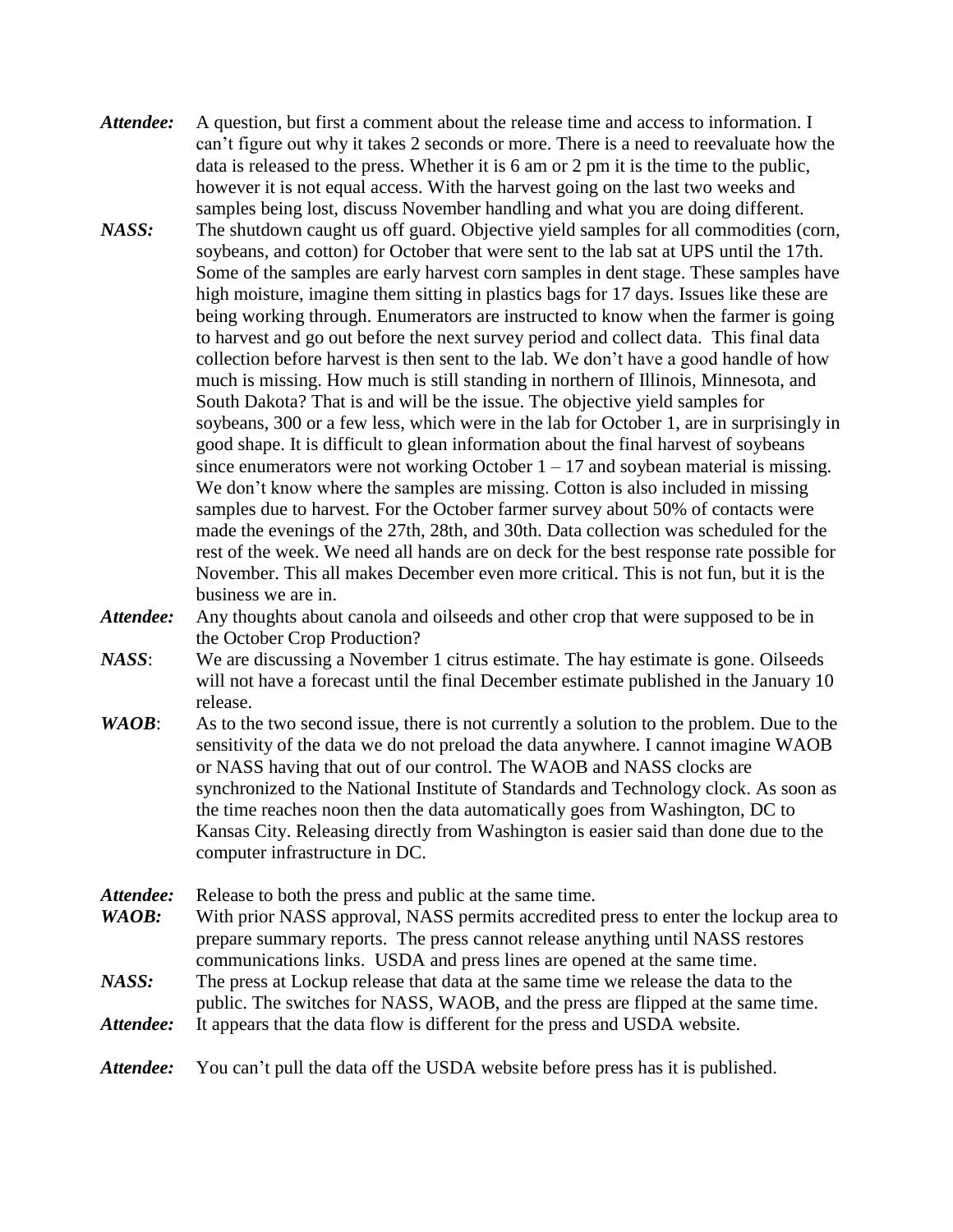- *NASS:* The challenge is that the USDA puts out a comprehensive report on the website. We don't know which parts that data user wants, so we publish all. The press publishes a summary.
- *WAOB*: The press are inside of Lockup do not have access outside. They condense and put out their report from inside Lockup. No one can get a story out before outside access is restored to everyone at the same time. They can't do anything with their report until noon.
- *Attendee:* Thanks from one user who has had a problem with the PDFs for addressing the problem. ERS analyzes trading changes around the stocks report. Academics research basically looking such variation from report to report. Can you share any of your results?
- *ERS:* At this point the study does not have results to share, at least not yet.
- *Attendee:* In regards to trying to level the playing field in the nanoseconds. Nanoseconds are critical in market price response. Having been in Lockup and in the press room, I understand the security measures. I respect the need for the media to have access to the numbers and develop stories et cetera. Due to synchronization you have no control over when that report is released. It takes at least 2 seconds to transfer data to the server in Kansas City. I am certain that it is technically doable, without questions, that the reports from the press room not be released until the USDA data hits the USDA web server. This could be coordinated to level the playing field. Perhaps discussions on this could start informally for now and moved up to formally later. This issue is not one that is not going to go away.
- *Attendee:* This issue is not your problem. It is a political problem. It is not a problem that you need to resolve. The politicians need to mandate a 10 minute trading hold. It needs to be put back the trading.
- WAOB: CFTC has no authority to regulate private sector release times.
- *Attendee:* This needs to be done legislatively.
- *Attendee:* Will the October 1-16 block data be an average for the whole period, for beef and pork prices?
- *AMS:* That is what it would look like, a wider date range that is specified at the top of the report. At this time there is no intention to break it out by day.
- Attendee: How comprehensive are the weekly export reports for beef and pork? *FAS:* Pork is a new reporting commodity. The managers in charge of the program are constantly adding new reporting companies. We are aware of some differences between what has been reported for exports by Census and Export Sales. We continue to work closely with Census and others to ensure that the Export Sales Report accurately reflects current sales and exports of reportable commodities.
- *Attendee:* For broilers and turkeys, how are you going to put out a monthly price? Will it be an average?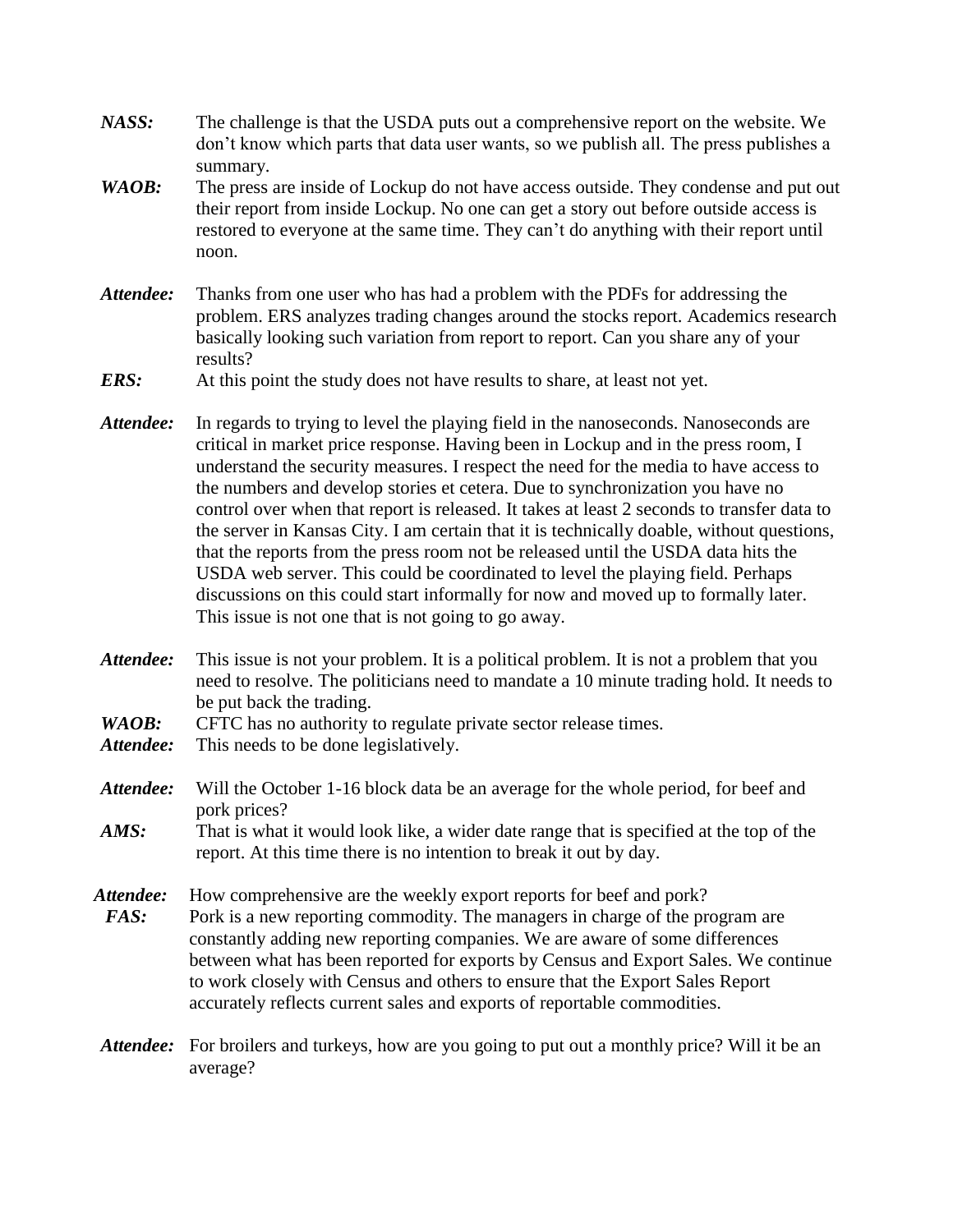- *AMS*: Reporting is voluntary, so we won't be able to go back and ask what did you buy and sell on that day. A monthly average is not being discussed.
- *Attendee:* How can the Canadians publish a hogs and pigs death loss? NASS is collecting data on hog and pig death, why are they not publishing?
- *NASS:* At this point in time we are not ready nor do we have plans to publish death loss in the quarterly report. The death loss question has a lower response rate than other items that we publish. In order to be able to publish a death loss value on a quarterly basis we would need to improve the response rate to the question. This may require changes to the survey to increase response to this question or encouraging respondents to reply better to the current question. It is our weakest number from the survey; however, it is used in the balance sheet during the estimation process. Collecting the data is difficult. Should we ask death loss at all stages? Do we collect it by weight groups or by age groups? Pigs are not in the same position in every quarter to figure out where the death loss occurred. Not all producers keep records the same way and may not be able to provide the data at each stage.
- *Attendee:* Don't assume the Canadian number is based on anything. I wonder about any number they put out. Eventually we need to know how many died. I would like to know for the last 6 months. Where does PDI come from if we don't have a "born alive" number?
- *NASS:* There are many sources of data that go into the PDI. The Quarterly Hogs and Pigs survey does provide information for the death loss number in the PDI publication.
- *Attendee:* A question to follow up about the hog and pigs survey. The sample size gets smaller every year. Can you talk about more about how this affects the data or the results every quarter? The latest quarterly report is the hot topic. Have you noticed anything from the September 1 release to slaughter numbers? Can you reflect on the cattle on feed publication's two week delay? Do you see anything that could affect the data or mechanics, or people remembering the data from October 1? Such as the placement of heifers and steers, any affect on those numbers?
- *NASS:* All reports missed due to the furlough will be published by October 31<sup>st</sup> to avoid internal system problems. The same day we came back from the shutdown, by close of business, the updated release schedule was decided and announced. Livestock will get everything published by the 31 of October. Many of our systems have problems rolling over to the next month. We stretched our data collection and analysis as far as possible. Why are we publishing? A hole in the data series is not good and it is there forever impacting month to month and year to year comparisons. Logistically some questionnaires were already mailed out and were coming back while we were on furlough just like the objective yield samples that was mentioned earlier. Some states started calling the day before the first, so we had a day's worth of calling and some questionnaires in. At this point we have no idea how much was in by the first of October. Last Friday night we started calling and will continue through the end of this week to ask producers what they had on the first of the month. There may be some memory bias. Bigger feedlots are computerized; with a push of a button office staff can retrieve information from the first of October. This is the same for poultry. There may be some memory bias, but throughout the month there were no drastic weather conditions. Well, there may have been a little weather of interest in the north. Will the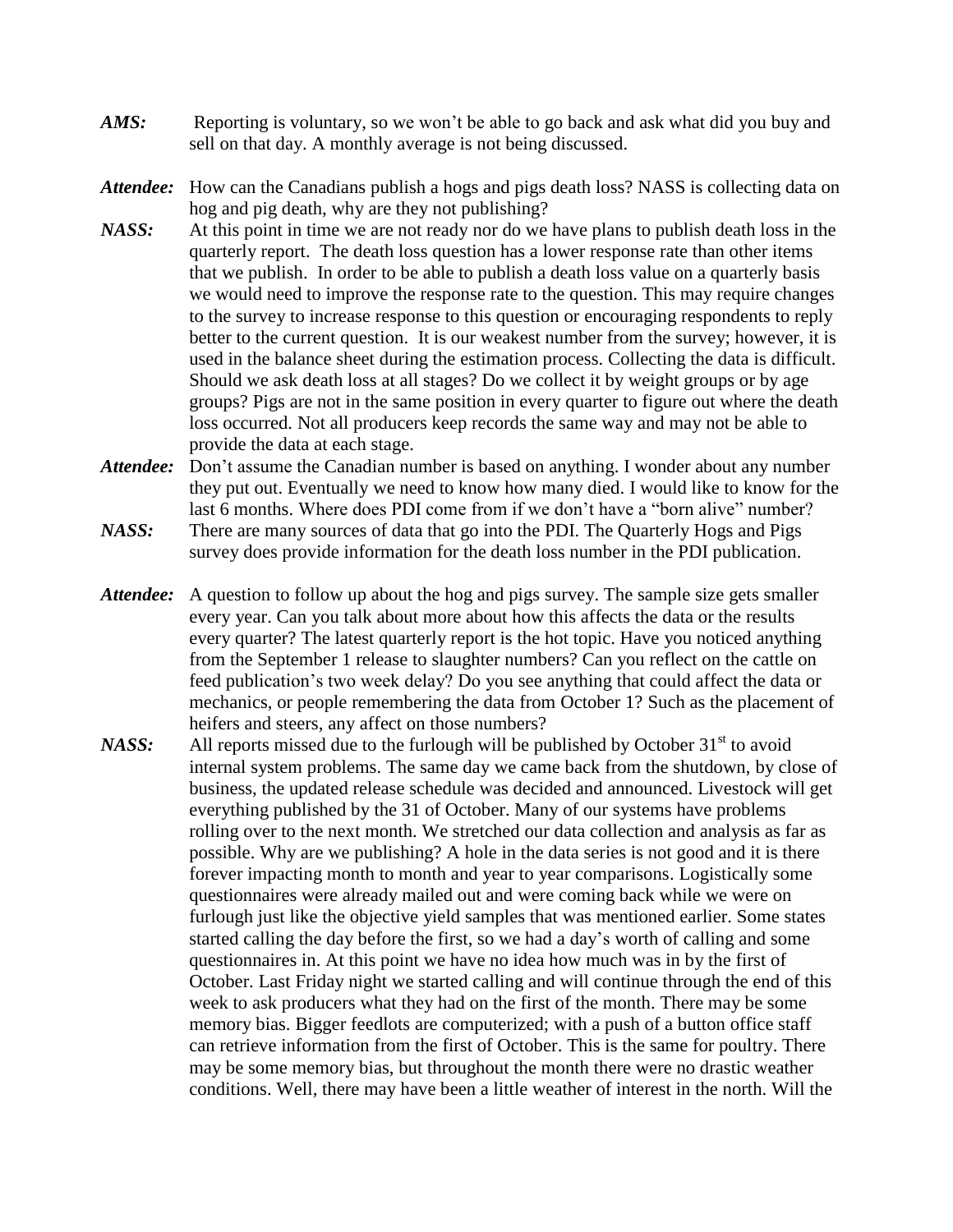data be perfect? Maybe not, but it will be the best we can do. The publication of the reports will make it possible to compare from month to month or year to year. For weekly broilers, most operations have computer systems that have the data. We will publish the missed weeks for broilers on October 23.

- *NASS:* There is a difference between livestock and crops. Yields and condition are as of that point of time. Livestock reports are based on inventory, which is recorded by producers in their systems. This is why we cancelled the Crop Production report. The livestock inventory has salvageable data using computerized books to get the information.
- *Attendee:* The shutdown may resurface in January. What have we learned, especially about AMS pricing, that we can apply next time to avoid some of these pitfalls?
- *AMS:* I do know that while I was on furlough, all of market news was on furlough. Other federal employees may not have been that were considered essential. There was a proposal to make mandatory price reporting essential that ran into a wall, it did not happen. We would like to make another run, however we are not sure if it will be successful. We are service oriented, but we were not allowed to provide more information about the shutdown. On October 1 the only thing we were allowed to do was to shut down. This was out of our control. There were calls that market news is what everyone is missing. No market news data for 16 days is a kind of Petri dish experiment. Market news was not there; hopefully this resonated as to why this service was created 100 years ago.
- Attendee: On August 1<sup>st</sup> each agency had to submit a protocol of what they were going to do.
- *NASS:* The shutdown caused the loss of these reports. We have to go by OPM rules. They instructed us to come in to shutdown computer systems only. It is illegal for us to expend funds not approved by Congress. We did not have any latitude on this issue.
- *Attendee:* What has happened to the hogs these last 7 weeks? The hogs slaughtered numbers don't match up with the June or September reports. Do you have a good idea what has happened?
- *Attendee:* With a plus or minus 1% growth rate that extended into October. Someone has to be asking what happened.
- *NASS:* We are not pleased with what we are seeing. We have not changed anything in the survey. Farmers don't respond like they did ten years ago. A revision at that time of 30,000 head was a normal. We are not happy with any large revision that has been made in recent years. Since the furlough, we have been trying hard to retrieve the first 3 weeks slaughter data for October. There are a few dailies at 103% of a year ago. Porcine Epidemic Diarrhea (PED) has become a problem. We don't think the June survey picked up the full impact of PED. Declining sample sizes don't explain the entire issue, but they do contribute. We are trying to get back on track for December, however we don't have a good answer at this time about the difference between the reports and what slaughter is showing.
- *Attendee:* I have two questions. First, back to the October acreage revisions from FSA. Will these be included in the November Crop Production?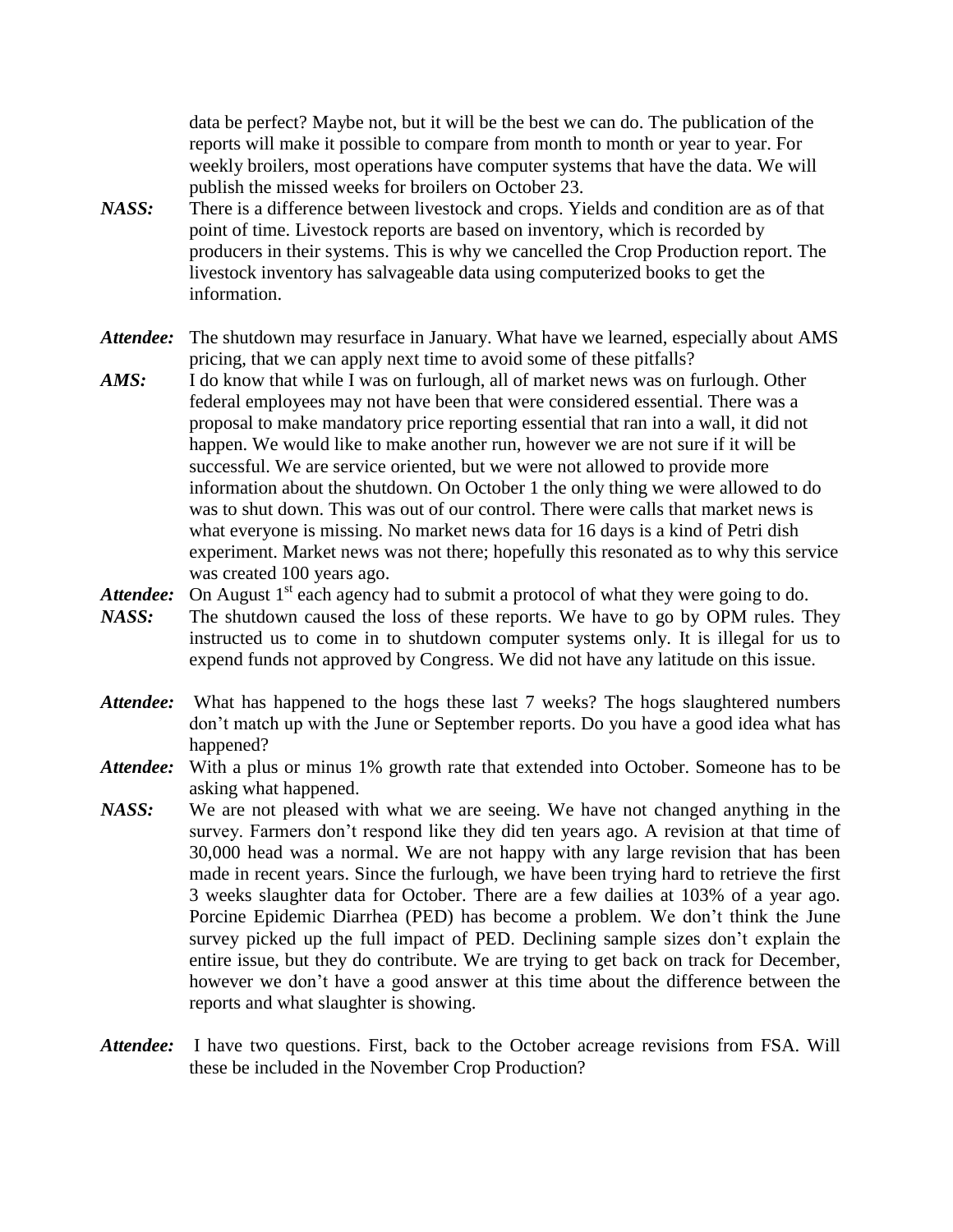- *NASS:* In the November Crop Production we will incorporate the FSA data. FSA will release three business days after the WASDE report. We will release whatever we have received from FSA for October and November. One reason for the delay was the change to an August 1 sign up. As of last Friday, we have data as of early in month, just before the shut down. They are trying to catch up. As of the end of October, all crops will be using the latest set of data.
- *Attendee:* Secondly, other countries still published in October. We did not in October, how will this change affect operations at WASDE?
- WASDE: We will go back to normal operations. There was no October WASDE report because we can't prepare a global assessment without updated information from NASS. NASS numbers are critical inputs to our balance sheets. All updates, both domestic and foreign, since the September report will be reflected in the November WASDE report.
- *Attendee:* What would it take to get price reporting mandatory? What do we need to ask Congress? What hurdle do we need to jump?
- WASDE: We cannot initiate a request to the Congress for mandatory price reporting legislation. You must initiate the process.
- Attendee: Is there a specific hurdle that you were not able to overcome that we can address?
- WASDE: We serve the public. Mandatory reporting requires legislation by the Congress. Normally, such legislation reflects a public need including statements from report users and/or industry representatives that current reporting is inadequate for their needs. Again, it is your responsibility to express your needs to the Congress.
- Attendee: Is it true that 8% of the hogs and pigs reports represent a large part of the data submitted? How does the survey response total compare to the estimate? Can I use the mean square error (MSE) on the back of the report to calculate this value?
- *NASS:* If you look only at the sum of the reported data, then a small portion of the sample represents the majority of the data. Keep in mind that small operations have large weights that expand their values. Also, quarterly survey data for hogs and pigs are collected on an ownership basis. There are a relatively few number of owners controlling a large portion of the inventory. For operations of a certain size, a bounded stratum can account for them. For large unbounded stratum, which about half of the hogs or more fall into, the data must be accounted for by estimation. NASS does publish a *Quarterly Hogs and Pigs Methodology and Quality Measures* report to provide data users with additional methodology information not provided in the regular quarterly *Hogs and Pigs* report. This report can be found at: [http://www.nass.usda.gov/Publications/Methodology\\_and\\_Data\\_Quality/index.asp](http://www.nass.usda.gov/Publications/Methodology_and_Data_Quality/index.asp)
- *Attendee:* Would you elaborate on estimation procedure?
- *NASS:* Each estimate is on a per case basis and is based on previous reports.
- *Attendee:* What hurdle can we, as CME, jump to help settle the crying out for data such as the October hogs price data? Maybe having deep pockets can help.
- AMS: Thanks for comment.
- *Attendee:* We are delighted to get milk reports back. How about cattle? We just want one back.
- **NASS:** It is an interesting request. Given sequestration we will try to do what we can. We are trying to maintain the principal commodities of cattle on feed and hogs. Milk is not a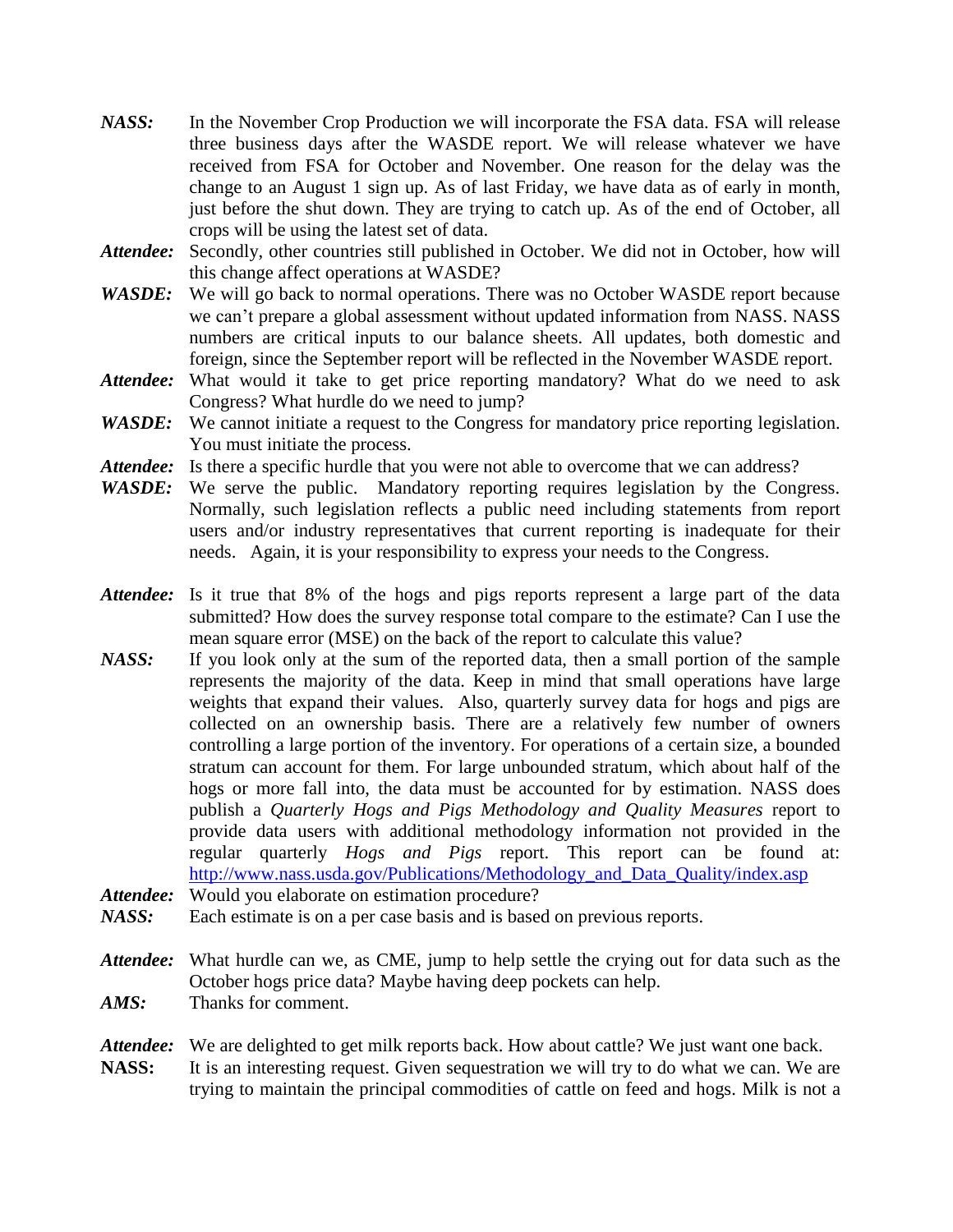principal indicator and neither is cattle. I wish you were in my spot to hear the passionate pleas from the different commodities such as fruits or hops. Some groups are not talking to me because their commodity was cut. This is a tough situation.

- *Attendee:* As a researcher and user of data, would you explain why on October first you went dark on your websites? We knew we weren't going get any new data, but as a researcher, the numbers outside of AMS cash price history we were not able to access. Did the website have to be shutdown?
- *NASS:* During discussions it was determined that it takes federal resources to keep those systems running. We were not allowed to incur any financial obligations during the shutdown, such as resources to keep the websites running.

Attendee: Were they completely shut down?

- *Attendee:* Why does it take so long to report on the back log of export data from the shutdown?
- *FAS*: The Export Sales database is an automated system. The system design requires a report to be generated for each week. Once the weekly report is generated the database is reset to receive data for the next week. No weeks may be skipped. Given the limitations of the design of the system, the schedule we've developed represents the best approach to getting caught up and back on schedule following the shutdown.
- Attendee: Have you given respondents a five day window to enter data?
- *FAS:* A notice has gone out to the reporters providing an opportunity to report any data they were not able to report during this period.
- Attendee: The data will not be split out by the week even though reported weekly?
- *FAS:* Due to the shutdown many were not able to report, except for those that faxed their data. Much of the data reported was aggregated. The export sales report for the shutdown period will be aggregated.
- *Attendee:* What is the updated schedule for release of Census data in GATS?
- *FAS:* August data will be available October  $24<sup>th</sup>$ , September on November  $14<sup>th</sup>$ .
- *Attendee:* The FAS Export Sales numbers have discrepancies. Not so much on the pork side with the volume of data, but the beef side has a major discrepancy in the weekly numbers. Exports going out validated showing a decrease. When does the data become so far off that you are not capturing the trend?
- *FAS:* I will take your concern back. I know that the staff is aware of this and are working to understand why these differences are occurring and to ensure that the Export Sales data is as complete as possible. They routinely work closely with Census to ensure that the Export Sales data accurately reflects U.S. exports of reportable commodities.
- *Attendee:* We may have an issue on the census side of the FAS numbers. We buy that the census is official, but there may be an issue with it.
- *FAS:* FAS works with Census closely to resolve issues. This is an ongoing process and we try to rectify any issues as quickly as possible.

*ERS:* At ERS we had to shut the website down completely.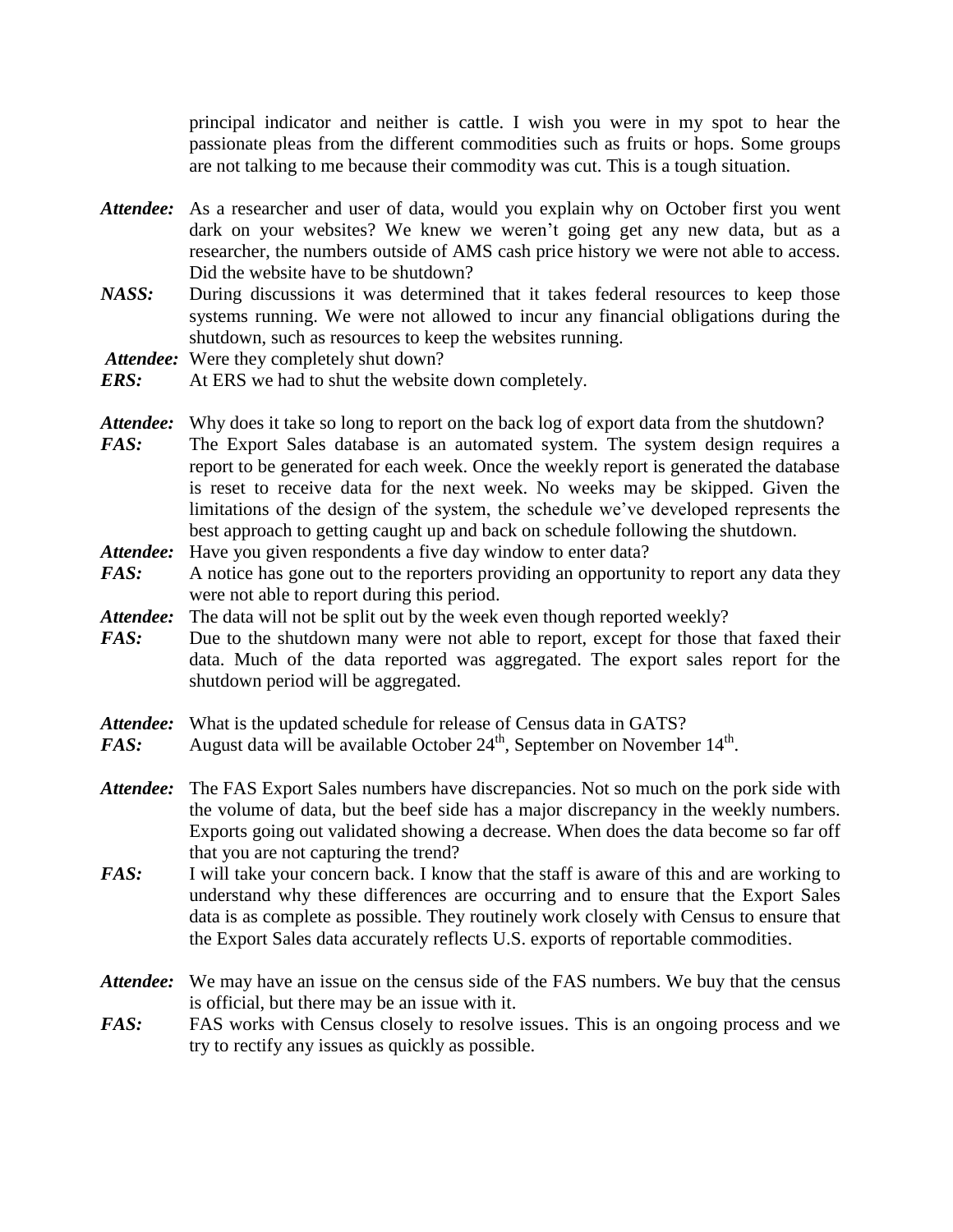- *Attendee:* You mentioned a new website; will the two databases on GAIN be combined? Will we get email updates whenever new reports are released?
- *FAS:* The two databases will not be combined. Subscription service went away with the new GAIN system. There are no plans to bring it back. The search feature is a convenient way to look for new information.
- Attendee: WAOB, what are your thoughts on the Argentine Ministry of Agriculture crop estimation?
- *WASDE:* We recognize that Argentine data may not be reliable and, frequently, we do not accept Ministry numbers. We rely heavily on information provided by the FAS post especially when we cannot reconcile information from the Argentine Ministry with other indications we have. For example, Argentine wheat milling and trade data may not match what we think with respect to production and available supplies. We share your concerns.
- *Attendee:* A question about the US number of beef slaughter from dairy and beef. Is it possible for import from Canada to be split?
- *NASS:* We are using FSIS data for the NASS slaughter report the way it is collected. The main goal of FSIS is to track diseases and that the meat is healthy, more than to keep tabs for inventory reasons. We can't specify to them to keep track of slaughter a different way.
- Attendee: What about beef cows slaughtered from Canada?
- *WAOB:* APHIS provides weekly trade data, but, similar to FSIS, APHIS collects data for animal health reasons, not for inventory. APHIS does not provide information on whether the animals are dairy or beef cattle.
- *Attendee:* I am wondering if you have ever considered one website with whatever format to pull together the different weekly, daily, et cetera releases? NASS uses text, PDF, and csv formats. Mann Library uses zip, PDF, and text. WAOB chiefly uses xml, Excel, and PDF. I know that it is more direct for me to take the WASDE Office of the Chief Economist report as I can strip it quicker than others. Mann Library is so big that it weighs the website down. Leveling the playing field is what people are concerned with. Having one platform with a one type of format is one way would help with this. I don't know which format to choose; PDF is slower, Excel is live and rolling. I have heard of server issues for PDF versions. Whatever format is chosen, consolidation is possible.
- *NASS:* Each agency has a separate appropriation so currently each agency has a separate site. We can get together and discuss how to serve the public better. Thank you for this excellent question.
- *Attendee:* I hate to beat to this issue to death, but if the Statue of Liberty could stay open from private funds why not blue sheets?
- *AMS:* No one approached us about this and the Department would not solicit for funds.
- *Attendee:* New York City offered, but what if AMI or CME came to you to produce reports in the furlough, would you do it?
- *NASS:* That is a complicated issue. A reimbursable agreement would have to be established.
- Attendee: New York City employees were working; it wasn't the federal employees in the parks.